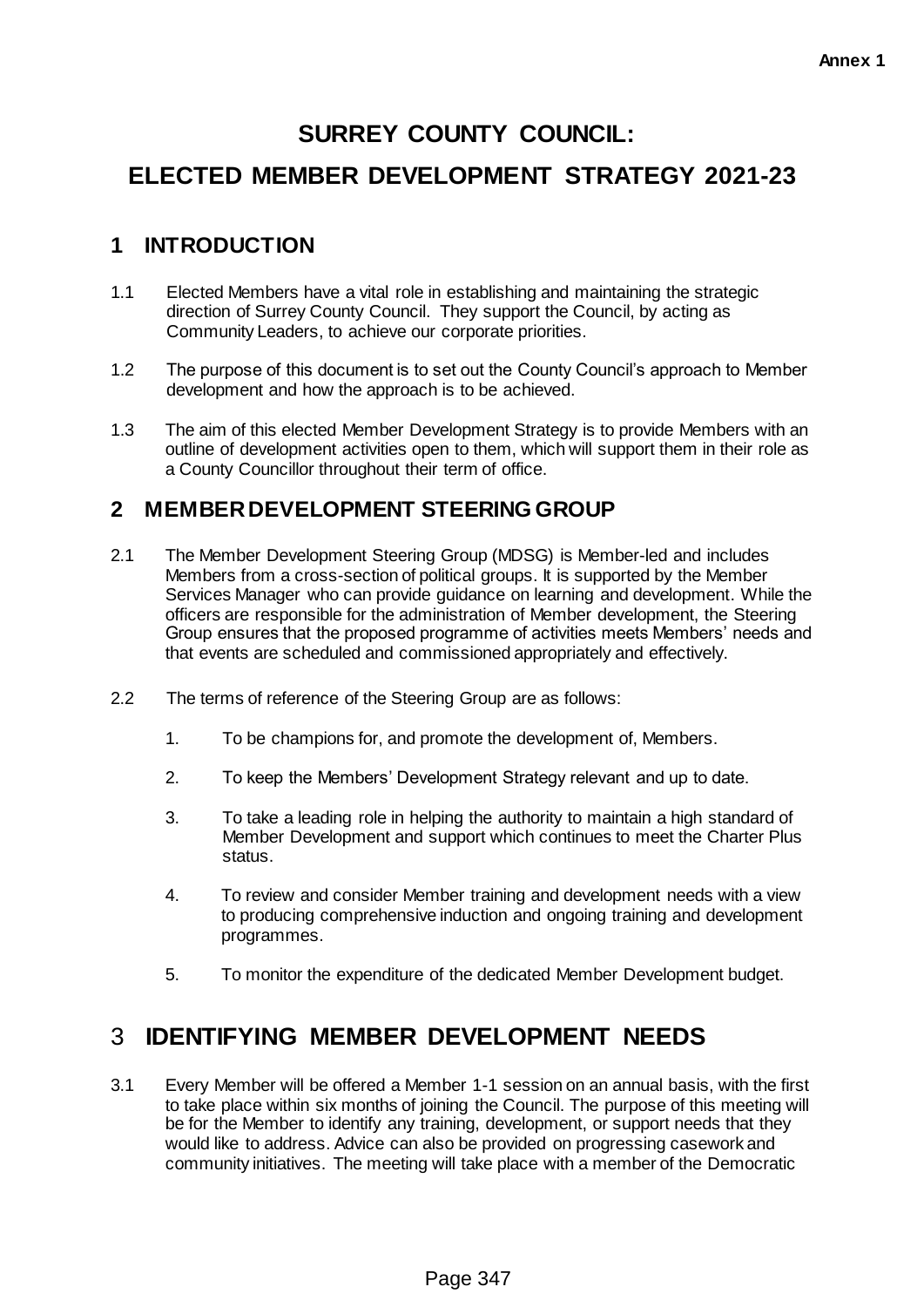Services senior management team who will be able to signpost the Member to suitable training and development opportunities or support.

- 3.2 Members who wish to sit on certain committees (such as Planning and Regulatory Committee) must have undertaken the relevant training beforehand to ensure they are compliant with the legislation.
- 3.3 Democratic Services keep a record of all the learning and development activities attended by each Member.

#### **4 LEARNING AND DEVELOPMENT PLAN**

- 4.1 The MDSG have agreed a Learning and Development plan for each year of the four year Council term. The plan sets out what type of training and development a Member might expect to undertake in each year of the Council term.
- 4.2 At least one day a month is specified as a 'Member Development Day' and these dates are published in advance in the online calendar. Wherever possible, these dates will be used for training and development events and efforts will be made to avoid scheduling other Member meetings at the same time.
- 4.3 Administrative support for Member development will be provided by Democratic Services.
- 4.4 The agreed Learning and Development Programme for the four-year term of the council is attached at **Appendix 1**. There are some training activities that all elected Members are expected to undertake, which are:
	- Member induction
	- Code of Conduct training
	- Committee relevant training e.g. planning legislation, induction sessions
	- Role-specific training prior to commencing certain roles, e.g. chairing skills
	- Scrutiny
	- Corporate Parenting.

#### **5 MEETING MEMBER DEVELOPMENT NEEDS**

- 5.1 Currently, a variety of approaches is taken to meeting Members' collective and individual development needs.
- 5.2 These include:

*Role specific training:*In addition to a generic role description for a Surrey County Councillor, the County Council has agreed role descriptions for all posts that receive a special responsibility allowance. These are attached as **Appendix 2.**

- 5.3 Role specific skills and knowledge are delivered through a variety of methods. For example, training sessions are offered to Committee Chairman in Chairing skills whilst Cabinet Members are offered the opportunity to attend LGA Leadership Academy events.
- 5.4 *Training on corporate initiatives and strategies:* Keeping Members informed and up to date is one of the essential outcomes for Member development. A programme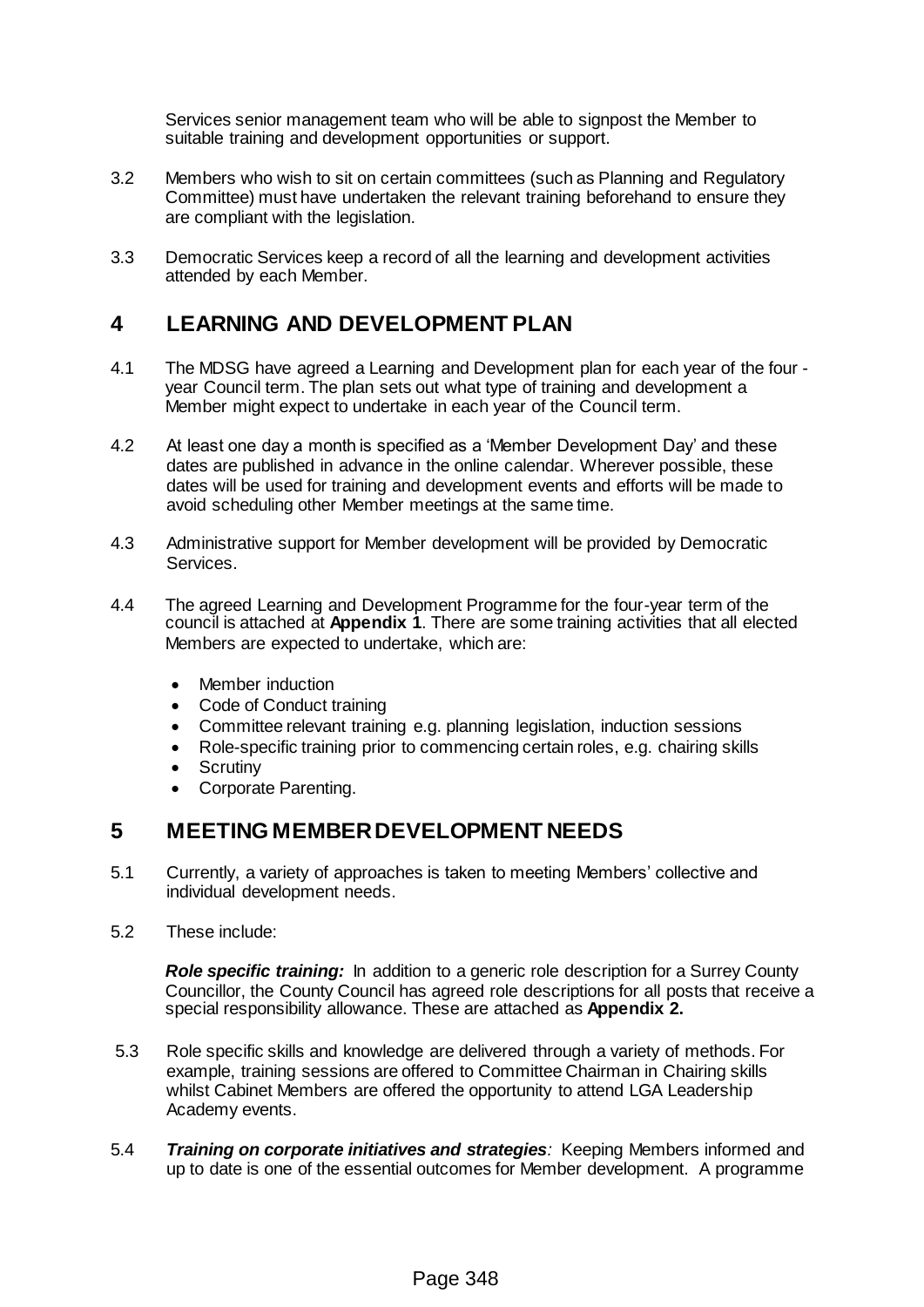of weekly Member Development Sessions (formerly Member Seminars) is organised throughout the year to brief and engage Members on key issues within Surrey. These can be any issues; updates on policy initiatives, organisational priorities, or external changes impacting the council. The subject of each session is determined either by Member request or by a service identifying a need, for example, due to changes in corporate initiatives. Sessions have been held virtually since the start of the Covid-19 pandemic. Following the results of the Member Agile Working Survey in the summer of 2020, MDSG agreed that these sessions should continue to take place virtually. Using the Teams platform enables the sessions to be recorded and made available on the Member Portal for any Members unable to attend the session "live".

- 5.5 *Generic skills development:* Generic skills development and awareness training and drop-in sessions are offered to Members on subjects such as IT, finance etc throughout the year. In addition, officers can share updates and tips on the Member Portal, enabling a more agile way of working without having to attend the office in person. skills are particularly important in order to ensure that Members are able to play a full role in modern organisations. Officers will look for themes from Member 1- 1s to help identify where generic skills training may be useful.
- 5.6 *Induction:*It is essential that new Members are provided with the opportunity to take on board knowledge and skills that they need for their roles within the council as soon as possible after their election. Member induction covers key corporate themes, initiatives and departmental overviews and introductions. In response to feedback received after the 2017 election, the 2021 Member Induction programme has been spread out over the first year of the new Council term, ensuring that Members are not overwhelmed with information, whilst ensuring that they have the essential information they need to carry out their roles. The 2021 induction included a new course focused on Members' role as community leaders.
- 5.7 A successful series of pre-election events was held in 2020 and 2021 aimed at informing prospective councillors about the role of a Member and Surrey County Council's current challenges and priorities, as well as information about the support that can be offered by officers and established political groups once elected. This included virtual events held during the lockdown period.
- 5.8 Members who are elected at by-elections will be offered a tailored induction plan, as those Members do not have the benefit of the full programme that follows the scheduled County Council elections.
- 5.9 At any time during their term of office, when newly appointed as a member of a particular board, committee or to the Cabinet, Democratic Services will arrange for county councillors to receive an induction that sets out the information they need in order to perform the role.
- 5.10 *Personal development***:** It is up to each individual Councillor to take responsibility for their own individual development. Where skills or knowledge gaps are identified through a Member 1-1, officers can advise on possible training activities which could meet the development need.
- 5.11 Members are encouraged to consider different approaches to their development, including requesting a one to one with an appropriate officer, undertaking site visits, discussing a matter with a more experienced Member, carrying out some personal research or attending an external event.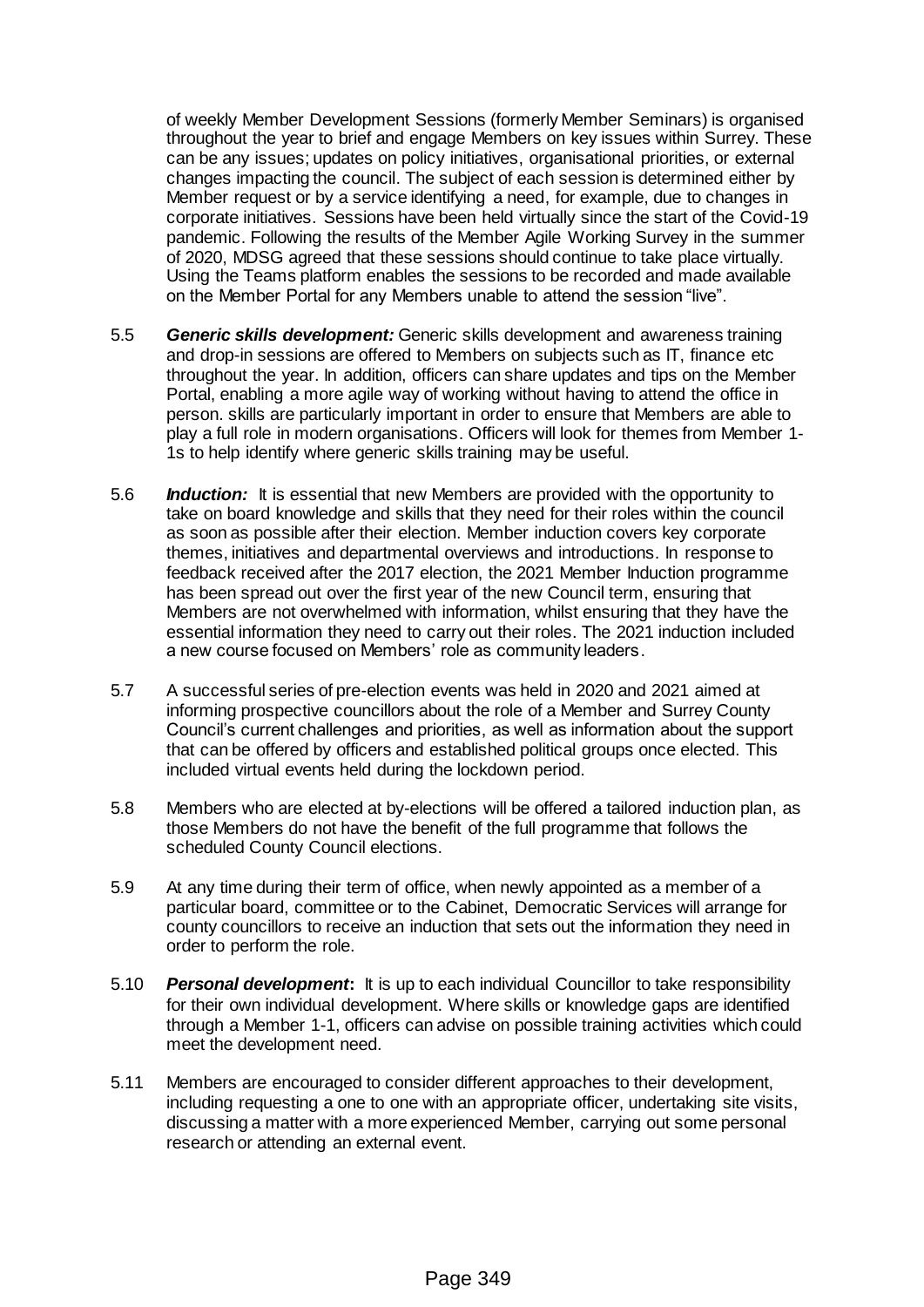- 5.12 *Individual support:* Where appropriate and where business needs allow, individual needs may be met on a 1-1 basis, for example, with IT skills or for Members with specific learning requirements.
- 5.13 All Members who are standing down at a scheduled election will be invited to complete an exit interview questionnaire to share their reflections on their term of office. An analysis of the responses to the exit interviews is shared with the Member Development Steering Group, to agree any suggestions for improvement.
- 5.14 When planning events, consideration will be given to the need to accommodate the other commitments that Members have as far as possible. Alternative timings will be provided if possible, and recordings of virtual sessions and training materials will be made available online via the Member Portal.
- 5.15 Where possible, the council will seek to offer training and development opportunities with other local authorities and partner organisations and provide joint training activities where appropriate.

## **6 EXTERNAL DEVELOPMENT ACTIVITIES**

- 6.1 Information about events organised by accredited training organisations will be circulated to Members throughout the year. Members can apply to attend external training courses by completing an application form.
- 6.2 Attendance on any external learning and development event is subject to the prior agreement of the Member Services Manager. A summary of all external training course attendances will be shared with the MDSG on a quarterly basis. Members are expected to share their learning from these events and training materials will be circulated where appropriate.
- 6.3 The MDSG has agreed a protocol for Members' attendance at learning and development events attached at **Appendix 3.**

## **7 MEMBER PORTAL**

7.1 Since May 2017, Members have had access to a Member Portal which provides them with online access to training and development materials. This is now provided via a confidential channel within MS Teams. Presentations and other training materials shared at briefings are posted on the channel for those Members who are unable to attend events in person**,** and officers from Democratic Services, Communications and Community Partnerships and Engagement can post directly to the Portal. During 2022, work will be undertaken to raise the profile of the Member Portal amongst those councillors not currently making full use of this resource, and further training on Microsoft Teams will be provided to encourage Members to maximise their use of this technology.

## **8 BUDGET FOR MEMBER LEARNING AND DEVELOPMENT**

8.1 An allocated budget is set aside each year for Member Development from the overall Democratic Services budget. This is intended to meet the cost of the annual learning and development programme. The budget is managed by the Member Services Manager and monitored by the MDSG on a quarterly basis.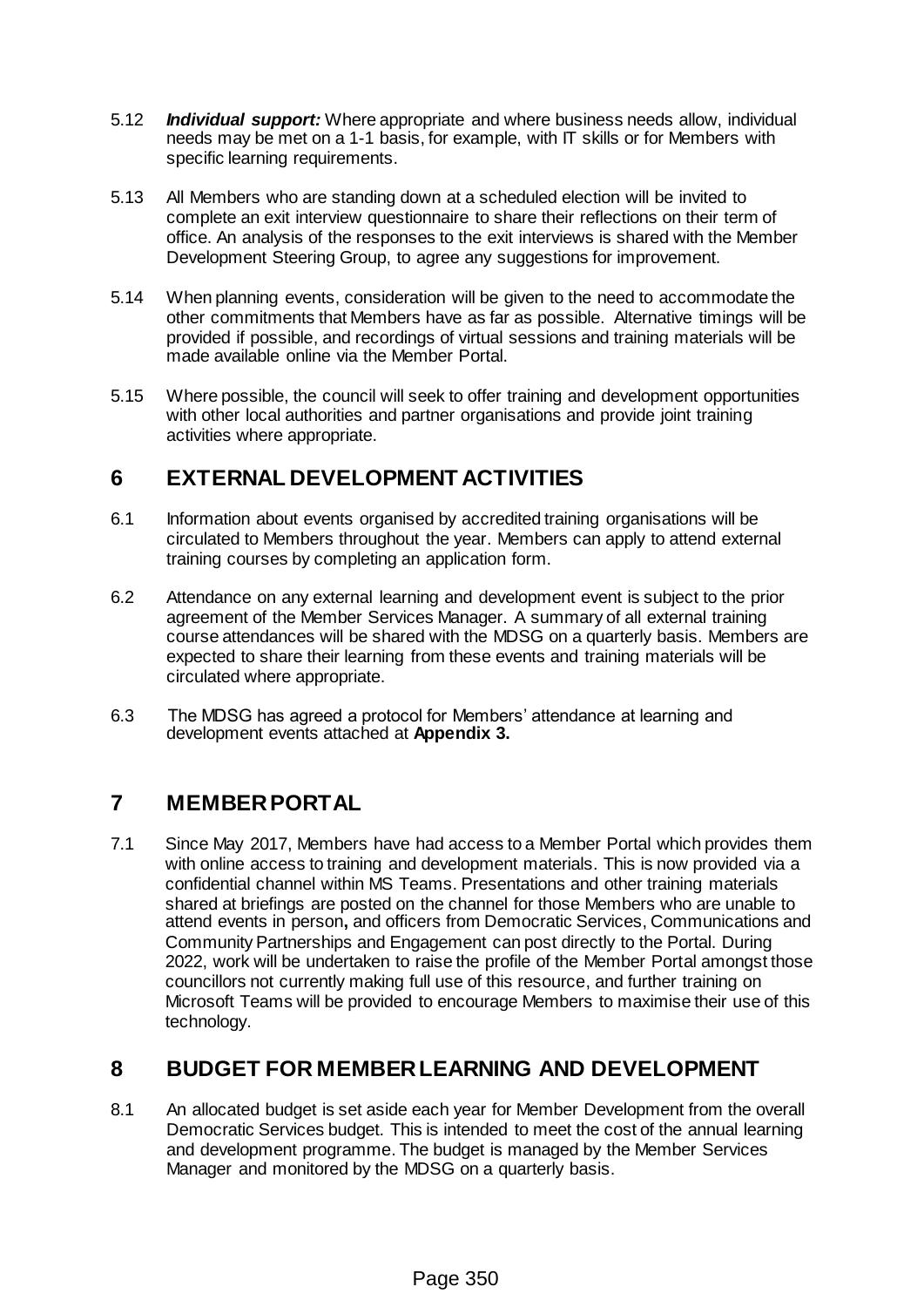## **9 EVALUATING MEMBER LEARNING AND DEVELOPMENT**

- 9.1 Attenders at learning and development activities held in-house are requested to complete an online evaluation form to establish the effectiveness of the activity and to ensure that it is fit for purpose. Members attending external learning and development events are also asked to complete an online evaluation form, to inform decisions about future attendance by other Members.
- 9.2 The views of Members will also be sought regularly though Member 1-1 conversations and surveys.
- 9.3 From 2022, Impact Assessments will be carried out on a selection of Member learning and development activities to facilitate more effective evaluation of the impact of the council's investment in this area. The Impact Assessment Form is attached as **Appendix 4**, and results will be reported to the MDSG on a quarterly basis.

#### **10 INCREASING MEMBER ENGAGEMENT IN TRAINING ACTIVITY**

- 10. 1 The council is committed to engaging as many councillors as possible in Member development activity. Over the next two years, Democratic Services will try and increase engagement from Members by:
	- $\circ$  Hosting member development sessions at a wider range of venues, reducing the travel and time commitments for councillors attending.
	- o Increasing online access to training through supporting members to use Teams, improving the usability of the Member Portal and ensuring that Members can be recognised for participating in training remotely.
	- o Playing a stronger role in quality assuring all member briefings and training sessions so that councillors feel that time invested in development at SCC is time well spent.

## **11 SOUTH EAST EMPLOYERS ELECTED MEMBER DEVELOPMENT CHARTER**

11.1 The authority was awarded Charter status by South East Employers in October 2011, and this was renewed in April 2015. In April 2019, the authority achieved Charter Plus status. A reassessment exercise took place on 30 September 2021 with Surrey County Council being reaccredited with Charter Plus status. The MDSG is committed to continuing to meet the requirements of Charter Plus Scheme for Member Development.

## **12 STRATEGY REVIEW**

12.1 This Strategy will also be reviewed every other year. The MDSG will take the lead on reviewing the strategy and will recommend any proposed changes it considers necessary. The Strategy will be submitted to Council for approval.